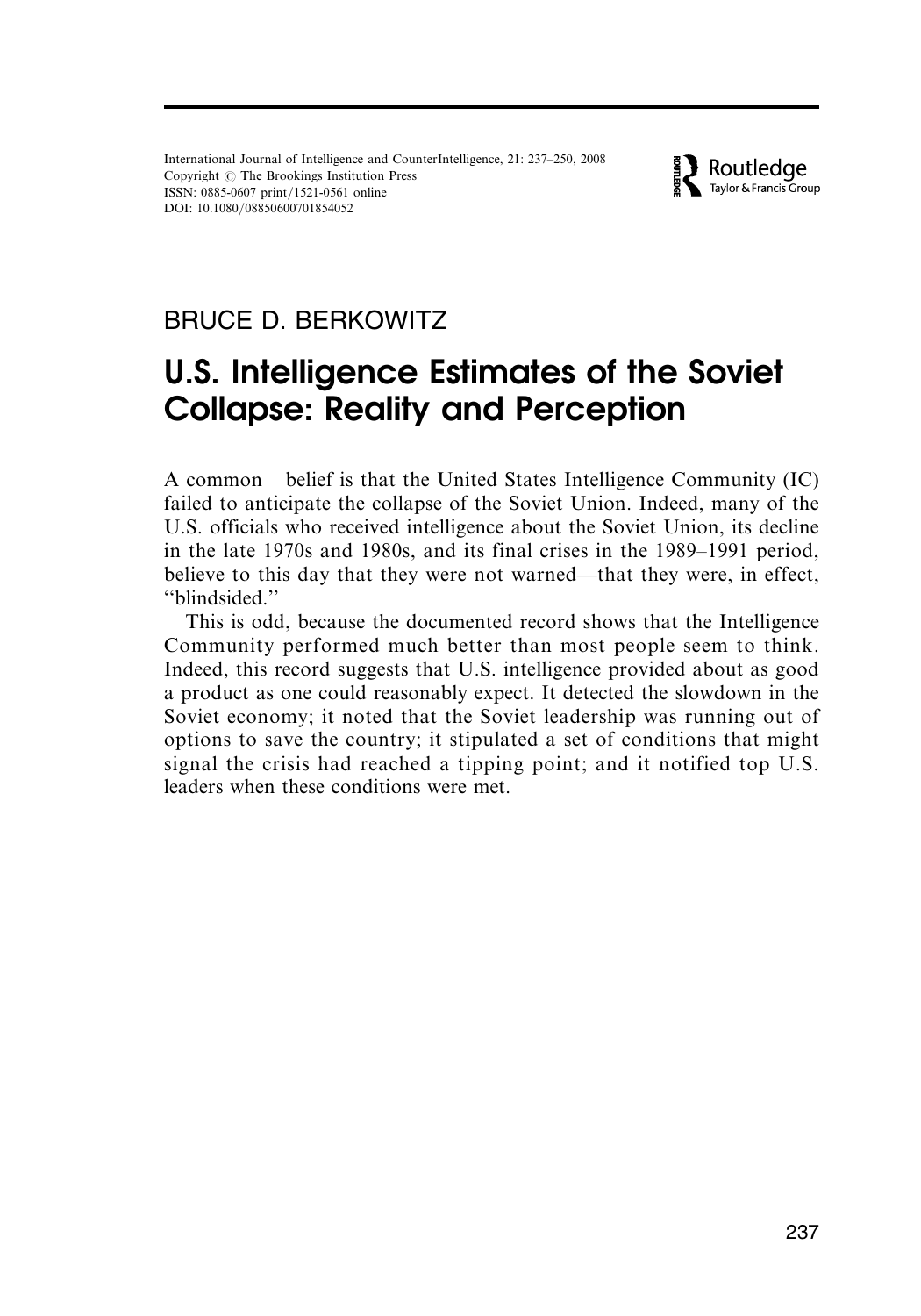So these facts raise two questions: Why do so many people think the Intelligence Community failed? And why do many of the U.S. officials who were professional consumers of this intelligence still feel that they were not adequately warned? The nature of these questions should be noted before answers can be proffered.

In part, the questions are not about empirical realities, but about perceptions of those realities. To use a photography metaphor, the questions ask not about the ''picture'' out there, but about the ''camera'' in human heads. As such, the questions are not asking about the external conditions that produce surprise, but rather, the collective cognitive architecture of surprise. Put another way, leaders usually do not ''get'' blindsided; they blindside themselves by how they perceive intelligence, by the mental hurdles intelligence must surmount before it can change their perceptions, and in the constraints that limit their ability to act on information.

The questions are also about wishful thinking. Deep down, officials seem to want intelligence to make decisions for them, when, in reality, it rarely can.

# THE RECORD, ON BACKGROUND

In 1995 Jeffrey T. Richelson brought to my attention several intelligence assessments and National Intelligence Estimates (NIEs) that had been declassified and cited in a study that Kirsten Lundberg carried out for the Kennedy School at Harvard.<sup>1</sup> Richelson, a scholar at the National Security Archive, is one of the most frequent users of the Freedom of Information Act (FOIA), and has over the years assembled an extensive database of declassified, leaked, and officially released intelligence products. When Richelson saw the citations in the Kennedy School study, he requested the documents under FOIA.

Richelson realized that these assessments were at odds with the popular conception that the Intelligence Community had failed to anticipate the collapse of the Soviet Union. The documents, since supplemented by others published by the CIA's Center for the Study of Intelligence, provide a factual basis for evaluating the IC's record. Richelson and I agreed to develop our own assessment of the U.S. Intelligence Community's performance, and to consider how the distorted views of its Soviet analyses had developed. We interviewed most of the officials who participated in developing the analysis and several of the key consumers who served in the White House under President George H. W. Bush. $<sup>2</sup>$ </sup>

We concluded that the performance of the U.S. Intelligence Community in anticipating the decline and collapse of the Soviet Union was generally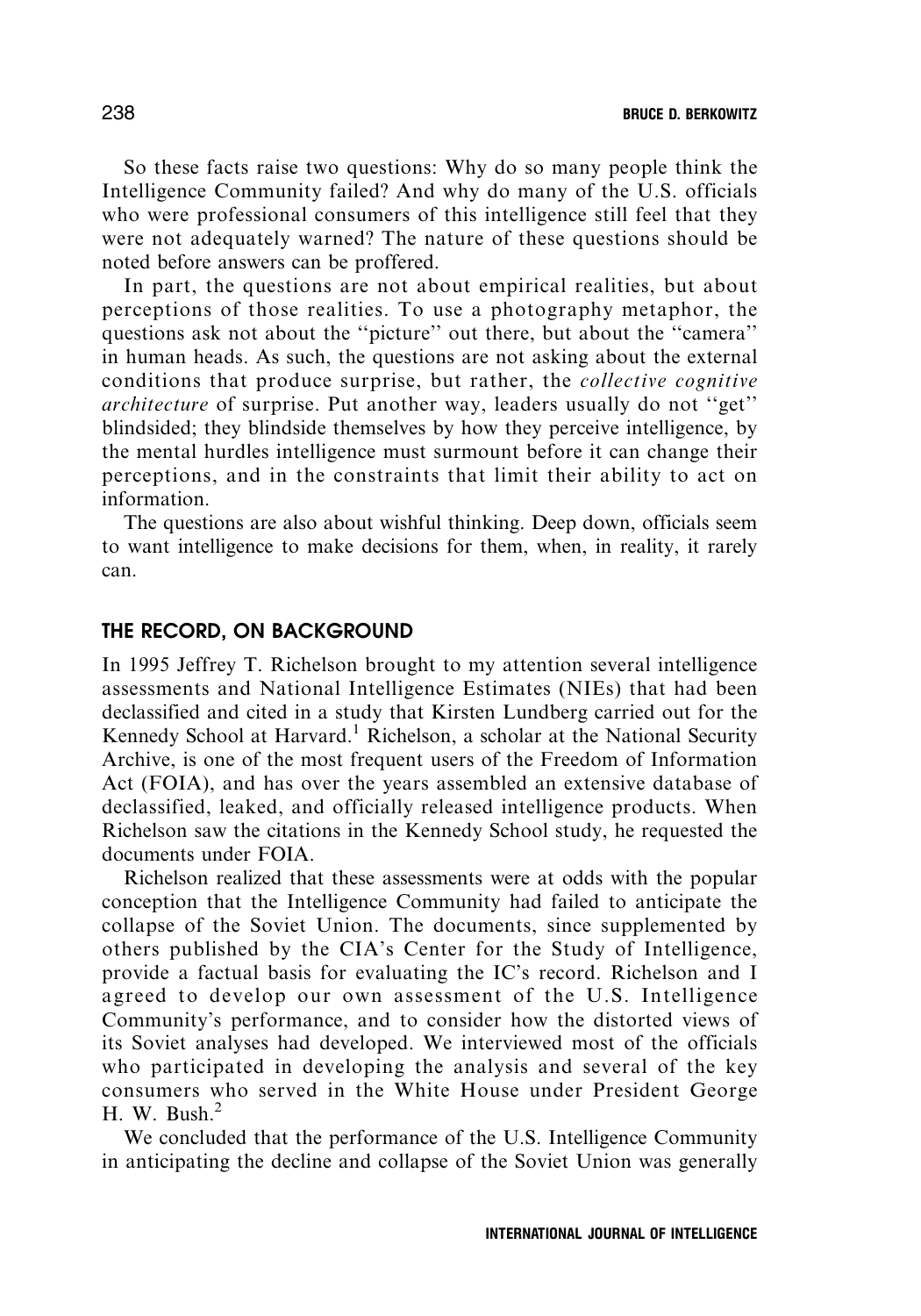good and sometimes outstanding. The Intelligence Community faced three basic tasks:

- . First, analysts had to detect the overall slowdown of the Soviet economy and assess the underlying political, economic, and demographic factors that would make it difficult, if not impossible, for the Soviets to recover. This long-range analytical task had a time frame of approximately five to ten years, partly because that is the length of time such tidal socioeconomic changes require, and also because that encompasses several U.S. electoral cycles. This long-range warning gives elected officials time to reshape U.S. strategy and the electorate time to absorb and (perhaps) support it.
- . Second, the Intelligence Community had to detect shorter-range trends that could plausibly lead to a crisis in Soviet politics and trigger collapse. Analysts had to postulate plausible scenarios and, as the Soviet Union drew closer to a crisis state, compare the probability of one scenario with another. This kind of warning, with a one-to-five-year time frame, permits a President to make significant adjustments during his term. The challenge here was partly one of imagination, and partly one of understanding how to weigh the various political and economic factors that would determine the outcome.
- . Third, the IC had to warn U.S. officials when the Soviet collapse was imminent and the final endgame under way. The time frame for this task was a year or less. Analysts had to postulate specific ''gates'' that developments would need to pass through for the endgame to be triggered and then determine whether those gates had been passed.

Each task required an increasing level of specificity and, by extension, that there were three opportunities in which U.S. intelligence analysts could fail. These levels of warning are also interrelated. If analysts and officials are unaware of strategic changes in their adversary, they are less likely to succeed at tactical warning, and if they have failed the tactical problem, they will more likely be unprepared for the task of immediate warning.

# LONG-RANGE WARNING

The challenge of anticipating the Soviet collapse was even greater for U.S. intelligence because the very notion of collapse was inconsistent with the thinking of most Western analysts and scholars. The prevailing view up to the late 1970s was that the Soviet Union would evolve, not collapse. True, some Sovietologists had long believed that a multiethnic, nondemocratic state dependent on a centrally planned economy was inherently unstable. Indeed, that was the assumption upon which containment was based.<sup>3</sup> But hardly any of these scholars were willing to hazard a time frame for a Soviet implosion. So their views were more of a theory than an intelligence estimate.

But by the mid-1970s there were growing signs that the Soviet economy and political system had ingrained, systemic problems. In the Intelligence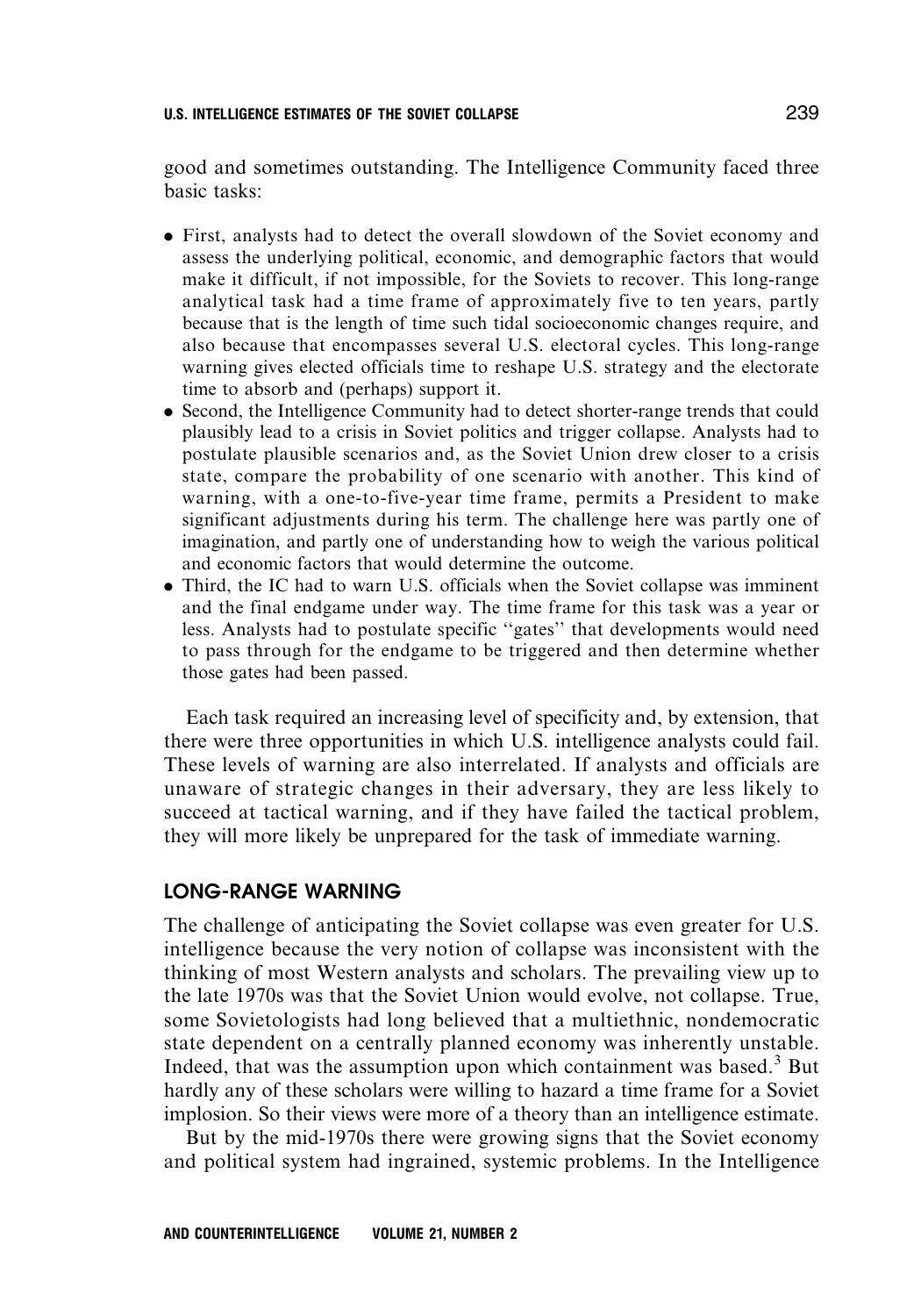Community, this economic slowdown was a basic underlying assumption for most intelligence analyses of the Soviet Union from the mid-1970s onward. Up to then, assessments often cited problems in the Soviet economy such as agricultural shortfalls and competition for resources and manufacturing capacity. After this point, the general understanding was that the Soviet Union as a whole was stagnating or declining economically, and that this slowdown would have profound political effects.

The main disagreement within the Intelligence Community was about how severe the effects of economic stagnation might be and how the Soviets would deal with them. The CIA and the Defense Intelligence Agency (DIA) took different approaches to measuring gross domestic product. In addition, while the CIA believed the economic slowdown might hinder the Soviet military buildup, the DIA believed that the continuing evidence of a military buildup illustrated that the Soviets were determined to outpace the United States despite economic constraints.

But hardly anyone in the IC—especially the CIA—argued that the Soviets were in great shape, despite what some critics of the Agency might suggest today. For example, in July 1977, the CIA reported the following:

The Soviet economy faces serious strains in the decade ahead. The simple growth formula upon which the economy has relied for more than a generation—maximum inputs of labor and capital—will no longer yield the sizeable annual growth which has provided resources needed for competing claims... . Reduced growth, as is foreshadowed over the next decade, will make pursuit of these objectives much more difficult, and pose hard choices for the leadership, which can have a major impact on Soviet relations with Eastern Europe and the West.<sup>4</sup>

This assessment of a stagnating Soviet economy was, in turn, reflected in U.S. national strategy. Presidential Directive 18, which defined U.S. national strategy in the Carter administration, said that, ''though successfully acquiring military power matching the United States, the Soviet Union continues to face major internal economic and national difficulties, and externally it has few genuinely committed allies while lately suffering setbacks in its relations with China, parts of Africa, and India.<sup>55</sup>

The Reagan administration went a step further by arguing that the United States could take advantage of these weaknesses and, through a planned, integrated strategy, accelerate the metamorphosis of the Communist regime. The resulting policy was a combination of economic pressure (through an arms race and trade sanctions) and political and military pressure (by supporting opponents of the Soviets and their allies in Eastern Europe, Latin America, and especially Afghanistan). According to National Security Decision Directive 32, U.S. goals were to ''foster, if possible in concert with our allies, restraint in Soviet military spending,

Downloaded by [ ] at 12:58 09 August 2011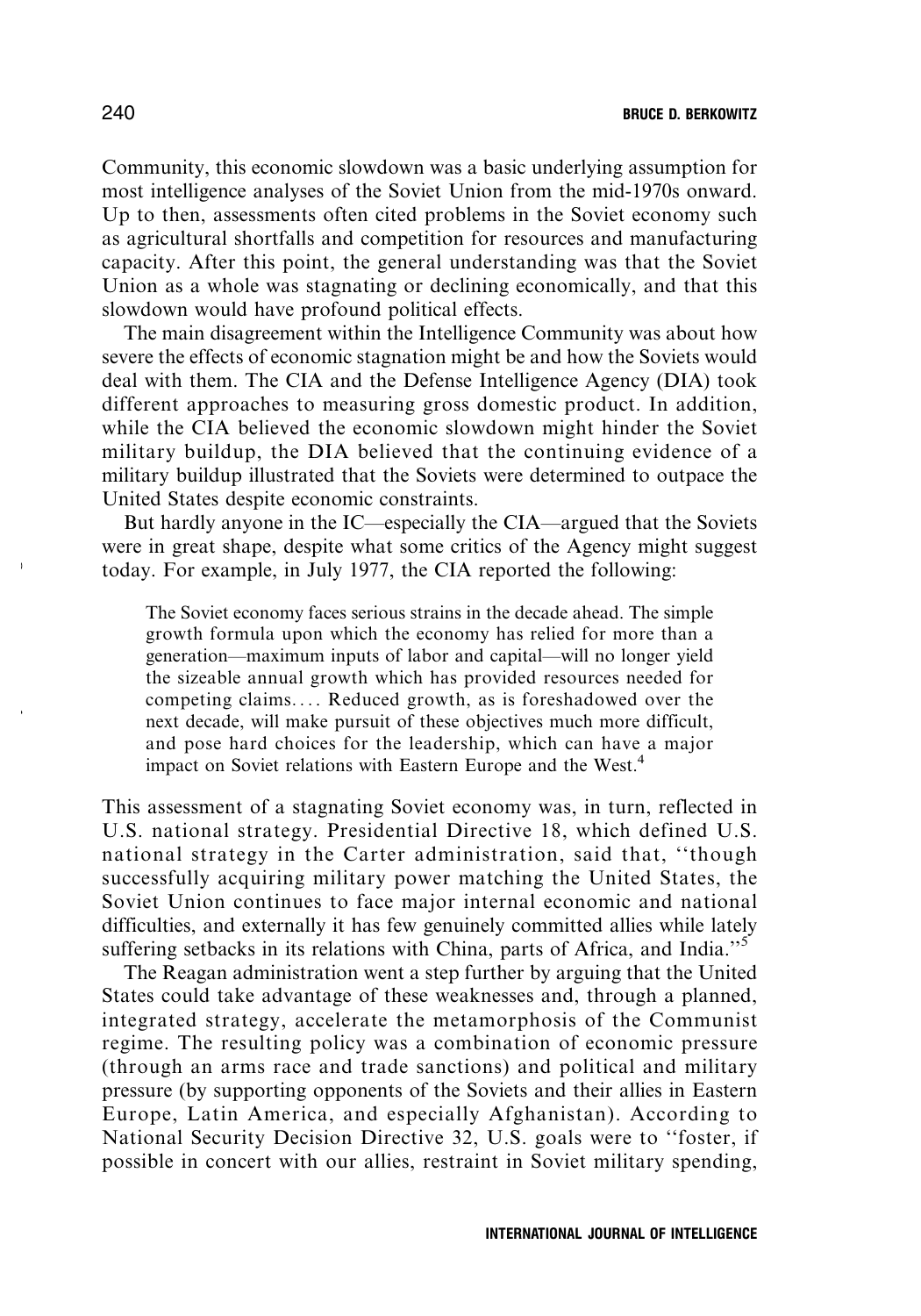discourage Soviet adventurism, and weaken the Soviet alliance system by forcing the USSR to bear the brunt of its economic shortcomings, and to encourage long-term liberalizing and nationalist tendencies within the Soviet Union and allied countries."<sup>6</sup>

In the late 1970s, though, before he became President, not even Ronald Reagan was willing to propose that the Soviet Union was on a course to collapse. In his speeches and essays during this period, Reagan was fully prepared to argue that the Soviet Union was evil, and that its economy was inefficient and unable to sustain itself indefinitely. But he was not ready to say that it was on a course to collapse or that U.S. policy could accelerate this collapse. Reagan did not make those statements until after he entered office, specifically in his June 1982 address to the British Parliament, and his March 1983 speech to the National Association of Evangelicals.<sup>7</sup>

If the documentary record is clear, then why do so many people believe that the Intelligence Community failed to detect the Soviet Union's social and economic problems in the late 1970s?

One reason may have been that, at the time, the Soviet Union seemed ascendant. It had matched and even surpassed the United States in several measures of military capability, such as numbers of intercontinental ballistic missiles. It had expanded its influence through military cooperation treaties with clients in Asia, Africa, and the Middle East. The popular media (and the Intelligence Community) duly reported these events, and so the *zeitgeist* was that the Soviets were strong, and the United States was stuck in malaise. Since American officials did not effectively challenge this view in public, Americans logically concluded later that this reflected the intelligence they were reading.

Besides, nothing was inevitable about a Soviet collapse in the late 1970s. At that point, many outcomes were possible. A more ruthless leader might have held the state together for another ten or fifteen years; witness Alexander Lukashenko in Belarus and Kim Jong-Il in North Korea. A more flexible leader might have managed a ''soft landing'' for the Soviet Communist Party; witness the current situation in China. To provide a more definitive estimate fifteen years before the fact was impossible because the future was not yet certain. It never is.

#### INTERMEDIATE AND IMMEDIATE WARNING

By the early 1980s, the faltering Soviet economy was a given, the assumed context within which the Intelligence Community viewed Soviet political and military developments. For example, in 1985, as Mikhail Gorbachev took control, the National Intelligence Estimate on the Soviet domestic scene encapsulated the fundamental weaknesses in the Soviet state. It did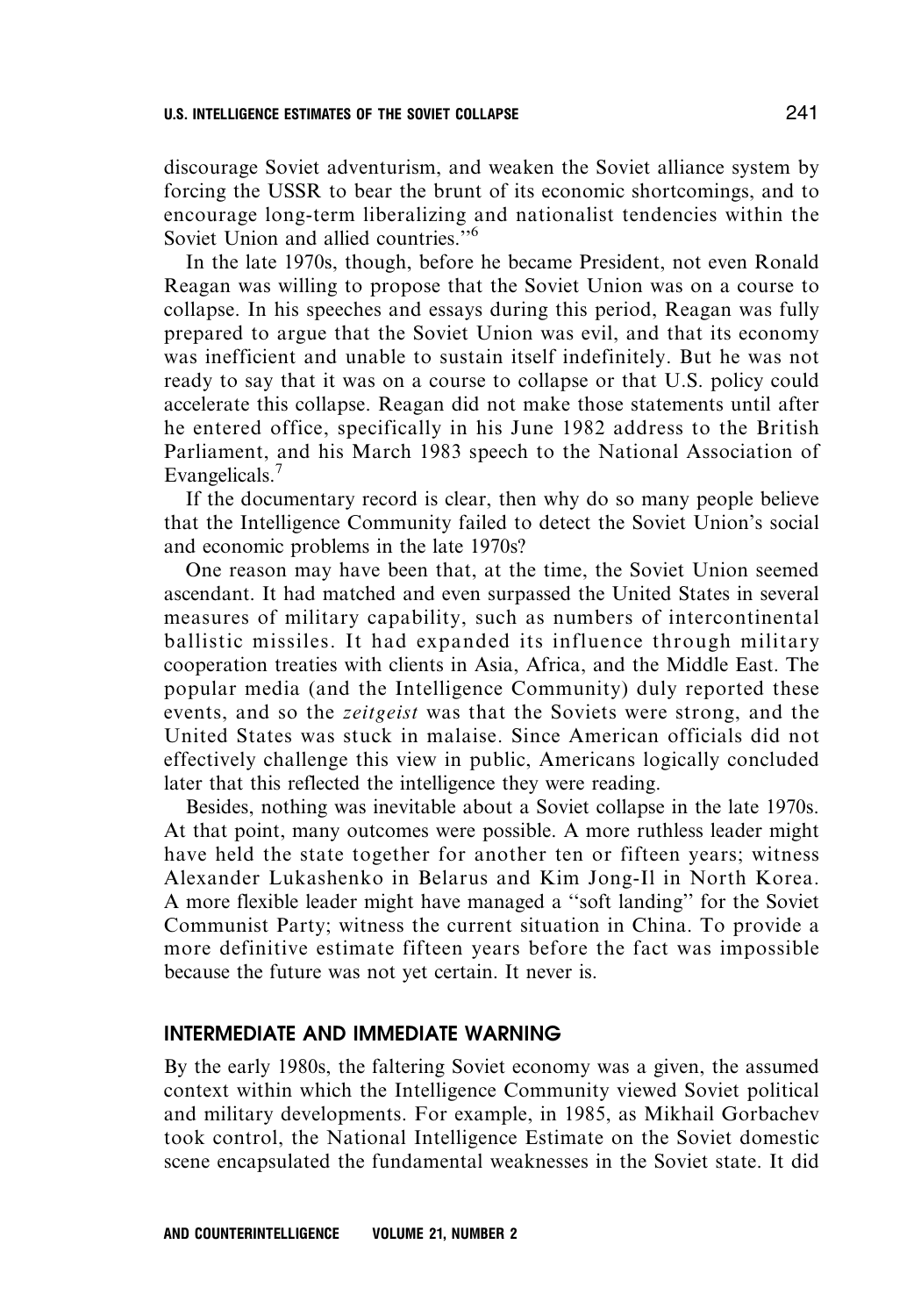not yet say that the conditions for collapse were present, but it explained how such a path was possible:

The growth of the Soviet economy has been systematically decelerating since the 1950s as a consequence of dwindling supplies of new labor, the increasing cost of raw material inputs, and the constraints on factor productivity improvement imposed by the rigidities of the planning and management system... .

The USSR is afflicted with a complex of domestic maladies that seriously worsened in the late 1970s and early 1980s. Their alleviation is one of the most significant and difficult challenges facing the Gorbachev regime... .

Over the next five years, and for the foreseeable future, the troubles of the society will not present a challenge to the system of political control that guarantees Kremlin rule, nor will they threaten the economy with collapse. But, during the rest of the 1980s and well beyond, the domestic affairs of the USSR will be dominated by the efforts of the regime to grapple with these manifold problems... .

Gorbachev has achieved an upswing in the mood of the Soviet elite and populace. But the prospects for his strategy over the next five years are mixed at best....<sup>8</sup>

It is noteworthy that the forecasting horizon of the 1985 NIE was five years—normal for an NIE—and that the Soviet collapse occurred just beyond that horizon. But it was still premature in 1985 for a definitive forecast. As the Soviet situation got progressively worse, so did the prognosis by the Intelligence Community. By spring 1989—more than two years before the attempted coup that led to the ultimate collapse of the regime—the IC was telling U.S. leaders that the situation was essentially irretrievable and that a catastrophic end (from the Soviet leadership's point of view) was possible. The 1989 NIE said: ''It will be very difficult for [Gorbachev] to achieve his goals. In the extreme, his policies and political power could be undermined and the political stability of the Soviet system could be fundamentally threatened. ... [A] anxiety, fear, and anger [of the Soviet political elite] could still crystallize in an attempted coup, legal removal of Gorbachev, or even assassination.''9

In April 1991 the Office of Soviet Analysis (SOVA), the office within the Directorate of Intelligence that followed developments in the USSR, told U.S. leaders explicitly that the Soviet Union was in a state of crisis, offered a poor prognosis, and spelled out specific scenarios in which the regime could implode. In a memo titled, ''The Soviet Cauldron,'' SOVA's director wrote,

The economy is in a downward spiral with no end in sight ... inflation was about 20 percent at the end of last year and will be at least double that this year ...reliance on a top-down approach to problems,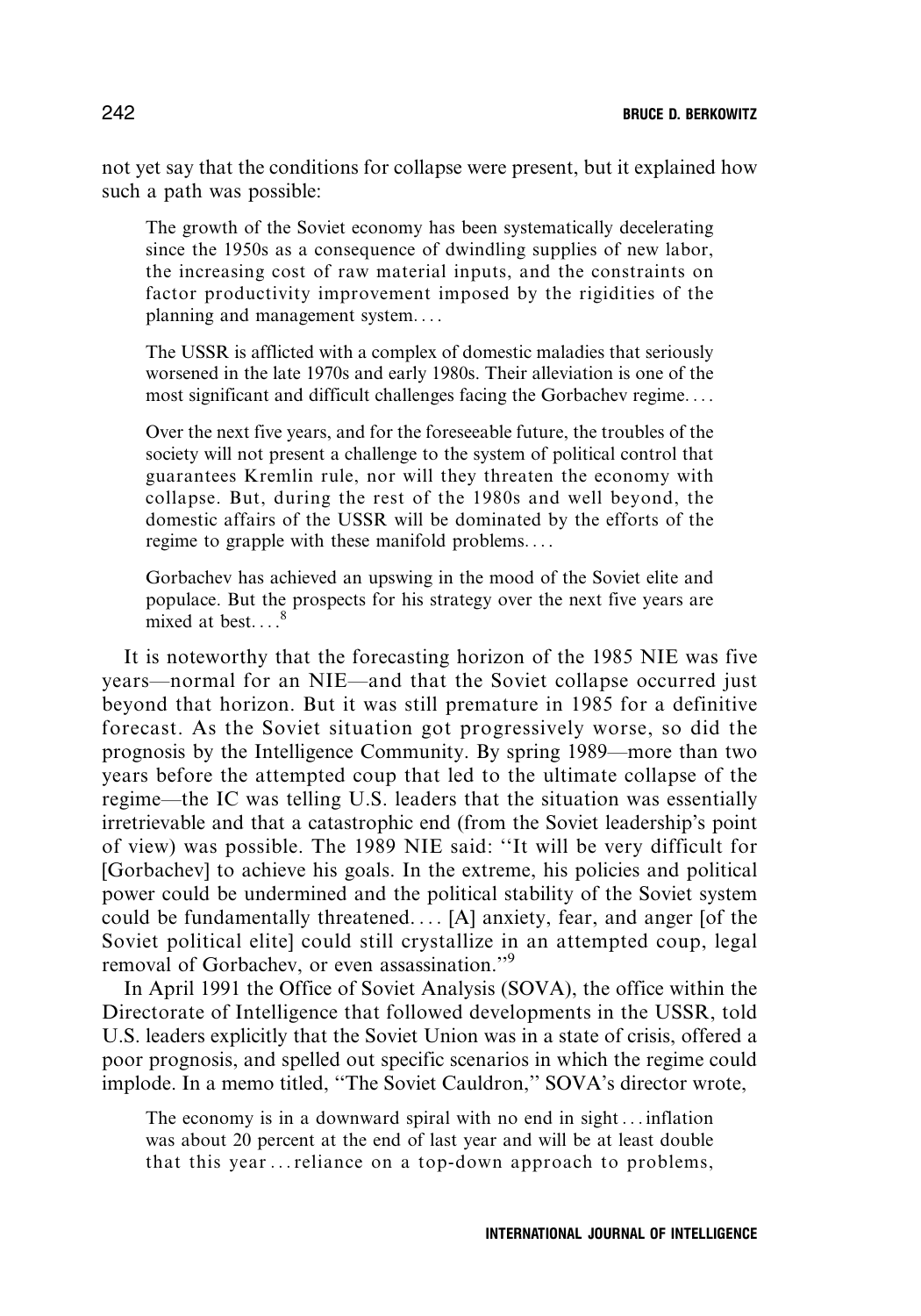particularly in regard to republics, has generated a war of laws between various levels of power and created a legal mess to match the economic mess... . In this situation of growing chaos, explosive events have become increasingly possible.<sup>10</sup>

The memo then went on to describe possible outcomes, which included the assassination of Gorbachev or Boris Yeltsin, or a coup by ''reactionary leaders who judge that the last chance to act had come''—which is, of course, exactly what later occurred.

Did the Intelligence Community provide immediate warning of the coup that triggered the final events of 1991? George W. H. Bush recalls in his memoirs:

Besides the coup rumors in July, which Gorbachev had dismissed, there had been some recent indication that the hard-liners in Moscow might be up to something. On Saturday morning, August 17, Bob Gates had joined me at breakfast where we went over the Presidential Daily Briefing. In it was a report that the prospective signing of the Union treaty meant that time was running out for the hard-liners and they might feel compelled to act. Bob thought the threat was serious, although we had no specific information on what might happen or when. The next day the plotters struck.<sup>11</sup>

Robert M. Gates, then deputy national security advisor, and soon to become Director of Central Intelligence (DCI), and currently Secretary of Defense, recalled the same briefing this way:

CIA warned us at the White House that once the signing date [for the Union treaty] was set a deadline of sorts would be established for the conservatives to act. The changes that would follow signature, together with public sentiment, would make action after that date much more difficult. ... [I]t fell to me on August 17 to hand the President his CIA President's Daily Brief, which warned of the strong chance that the conservatives would act within the next few days. It said, ''The danger is growing that hardliners will precipitate large-scale violence'' and described their efforts to prepare for an attempt to seize power. ... [Bush] asked me if I thought the situation was serious and if the Agency's warning was valid. I explained the meaning of the August 20 signing ceremony, and said I thought he should take the PDB warning quite seriously.<sup>12</sup>

Note how Bush and Gates score this event differently, even though they basically agree on the facts. Gates believes he gave Bush warning because the CIA had previously established the prerequisite conditions for there to be a coup, and he says that the President's daily briefing for 17 August indicated that those conditions were present. Bush wanted to know whether any specific datum indicated what might happen or when, but Gates had no such specific datum.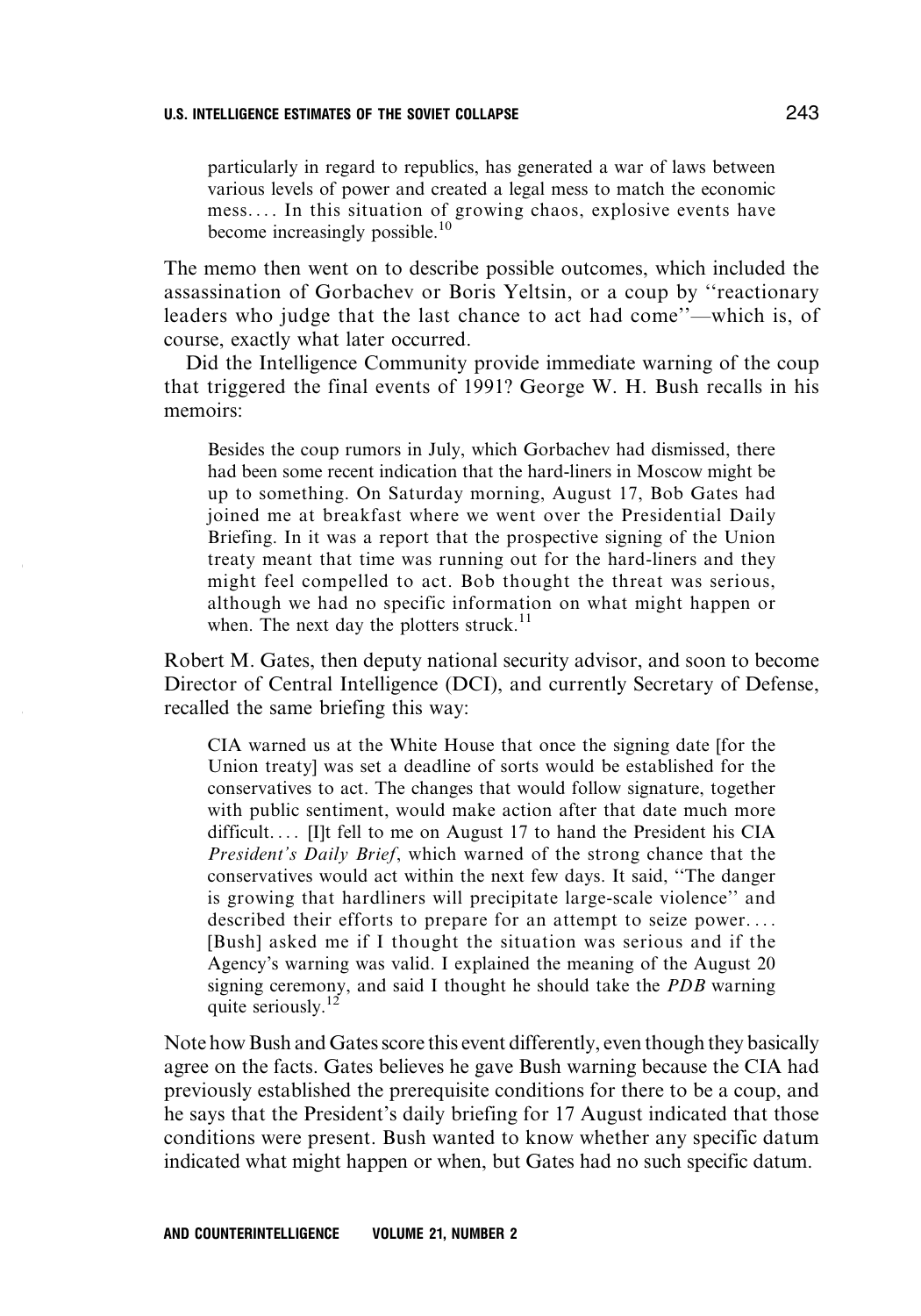These two different slants on the same material suggest just how controversial an assessment of whether one was ''blindsided'' can be, and they also highlight exactly where, if anywhere, the Intelligence Community fell short. To reach this last step in anticipating the Soviet collapse, the CIA would have needed first-hand information from the plotters themselves. Analysis alone can never fill that kind of gap, if only because an analysis is at best a probability assessment necessarily based on inference and deduction. The key datum that was lacking was, as Bush put it, the ''specific information on what might happen or when.'' This was a very tough piece of information to collect. Even Gorbachev lacked it, obviously.

# THE PERSISTENT MYTH—WHY?

All in all, this is a good record. So why has the Intelligence Community's performance been so underappreciated, and why do officials to this day believe they were poorly served? What collective cognitive architecture explains the gap between the record and the perceptions, then and ever since?

One key reason is that the written record remained classified for several years after the Soviet Union disintegrated. Even when the most important documents, the National Intelligence Estimates, were declassified, they were initially not made widely available. Without being able to point to specific documents that presented the Intelligence Community's consensus, the idea that the IC was caught flat-footed took root by default.

One example shows how such an information vacuum can be perpetuated into a ''truth'' with major effects. In 1991, former Director of Central Intelligence Stansfield Turner published an article on the general topic of the future of intelligence. In one passage, Turner cited the apparent failure of the Intelligence Community to anticipate the Soviet collapse:

We should not gloss over the enormity of this failure to forecast the magnitude of the Soviet crisis. We know now that there were many Soviet academics, economists and political thinkers, other than those officially presented to us by the Soviet government, who understood long before 1980 that the Soviet economic system was broken and that it was only a matter of time before someone had to try to repair it, as had Khrushchev. Yet I never heard a suggestion from the CIA, or the intelligence arms of the departments of defense or state, that numerous Soviets recognized a growing, systemic economic problem. ... Today we hear some revisionist rumblings that the CIA did in fact see the Soviet collapse emerging after all. If some individual CIA analysts were more prescient than the corporate view, their ideas were filtered out in the bureaucratic process; and it is the corporate view that counts because that is what reaches the president and his advisers. On this one, the corporate view missed by a mile. ... Why were so many of us so insensitive to the inevitable $2^{13}$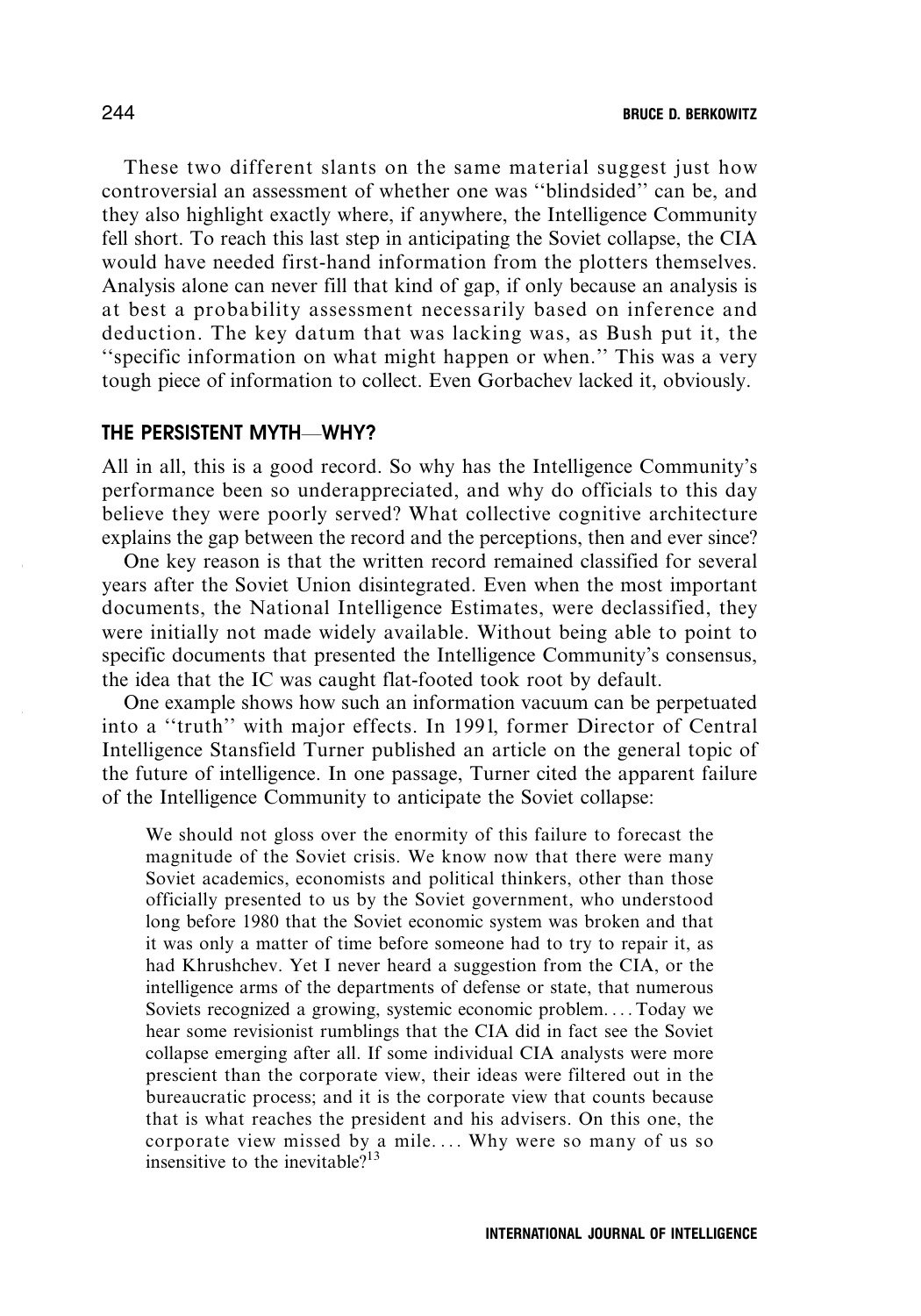This quotation has been repeated many times. It is usually portrayed as a mea culpa from a former head of the U.S. Intelligence Community, seemingly acknowledging that the community had failed to anticipate the Soviet collapse. However, it requires some parsing.

When Turner said he "never heard a suggestion" of a systemic weakness of the Soviet system, he was referring to the period he served as DCI, 1977– 1981. Also, when he criticized ''revisionist rumblings'' claiming the CIA did anticipate the collapse, neither the intelligence assessments reporting the Soviet decline in the 1980s nor the policy directives they supported had yet been released.

In reality, both the opinion of ''individual CIA analysts,'' such as the director of SOVA, and the ''corporate view'' expressed in NIEs, concluded that the Soviet Union was in decline throughout the 1980s. These views were reaching the President and, as indicated earlier, were incorporated into presidential directives. But this paper trail was not made public until four years after Turner wrote. Indeed, the inherent problems and the decline of the Soviet economy had become the working assumption on which U.S. intelligence was based by the time Turner left office.

Nevertheless, this single quotation by Turner was cited repeatedly and written into the public record. Most notably, the late Senator Daniel Patrick Moynihan (D, NY) referred to it during the confirmation hearing of Robert Gates to be Director of Central Intelligence in 1991; included it in the 1996 report of the Commission on Protecting and Reducing Government Secrecy, which he chaired; cited it in Secrecy: The American Experience, a book he published in 1988; repeated it in an interview on The NewsHour with Jim Lehrer in 1998; mentioned it in his farewell speech to the U.S. Senate in 2002; and quoted it in his commencement address at Harvard in 2003. During this entire period, however, one is unable to find a single instance in which Moynihan quotes from an actual intelligence publication, such as those declassified in the early 1990s. Even when Moynihan submitted a bill in 1995 to abolish the CIA, he introduced the bill with a speech on the Senate floor that again claimed the Intelligence Community had failed to anticipate the Soviet collapse—and that again offered as its *only* evidence the aforementioned Turner quotation.<sup>14</sup> Despite its paucity of actual evidence, the impact of Moynihan's proposal was significant. It was (along with reaction to the Aldrich Ames espionage affair and concerns over the performance of intelligence in the First Gulf War) responsible for the establishment of the Aspin-Brown Commission and the contentious intelligence reforms of 1996.<sup>15</sup>

Squaring the documented record with Turner's comment from 1991 is difficult. Perhaps Turner simply was unaware of the mainstream opinion of the Intelligence Community in the 1980s, after he left office. Even more difficult is the reconciliation of the views of anyone who did have access to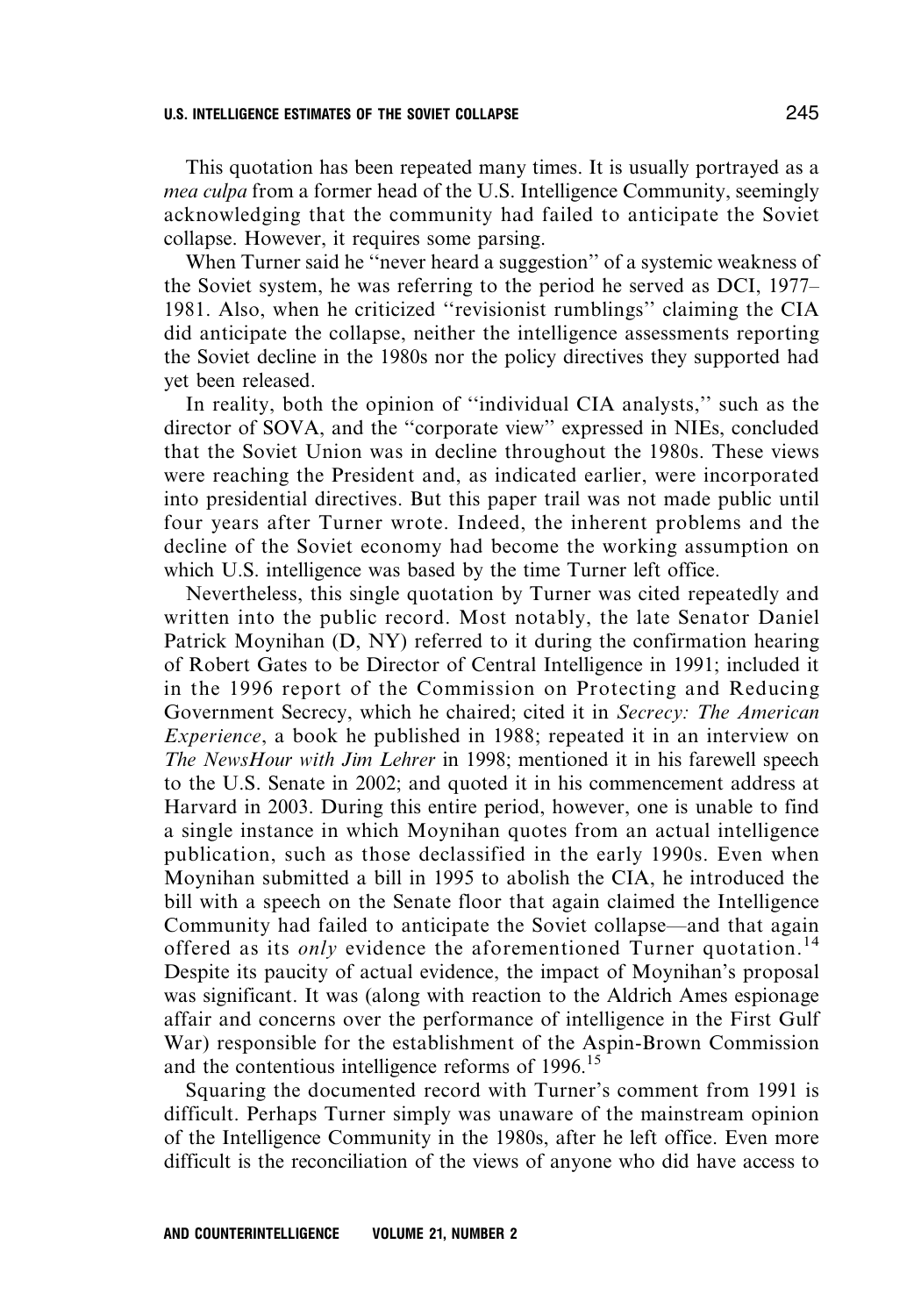intelligence and still believes that the CIA and other agencies failed to provide warning. But this is precisely what the phenomenon of being blindsided is all about. The perception of being warned becomes separated from the reality of the warning that was provided. The best to be said is that this may be a problem more appropriately examined in the discipline of psychology, rather than in history or political science.

Those who criticize the IC's assessment of the Soviet Union often get caught up in details, faulting it on specific findings that were secondary to the larger picture it was painting. In the early 1980s, the CIA believed the Soviet gross domestic product was growing at about two percent annually. Today we know that its economic growth was essentially nonexistent. But the CIA was not trying to make the case that the Soviet Union was growing; as indicated, the two percent growth estimate reflected a conclusion that, after remarkable growth in the 1950s and 1960s, the Soviet economy was grinding to a halt. The growth estimates were based on a modeling process that was controversial even at the time, and should not divert attention from the key judgments that summarized the Intelligence Community's bedrock views—that the Soviet Union was in trouble.

# WHY DO OFFICIALS FEEL III-SERVED?

One interesting feature about the controversies over the Soviet collapse is that some officials who had read the intelligence and understood full well what it said still believe they were, in some important sense, surprised when the end came. When Gorbachev was toppled, it seemed as though the Bush 41 administration was not prepared to respond. Some critics wondered why Bush had not moved earlier to embrace Yeltsin, who ultimately prevailed. Would better intelligence have made a difference?

The first President Bush described the warning presented to him as too limited for taking action. But his diary entry on 19 August 1991 suggests that more factors were in play than just this intelligence report. Reflecting on the day's events, Bush wrote:

[T] he questions for the most part were okay; [such as] ''Why were you surprised?'' There will be a lot of talking heads analyzing the policy, but in my view this *totally* vindicates our policy of trying to stay with Gorbachev. If we had pulled the rug out from under Gorbachev and swung toward Yeltsin you'd have seen a military crackdown far in excess of the ugliness that's taking place now. I'm convinced of that. I think what we must do is see that the progress made under Gorbachev is not turned around.<sup>16</sup>

In other words, the Bush administration—despite receiving and acknowledging that conditions were ripe for a coup—believed it had no option other than to stick with Gorbachev. This was a judgment based less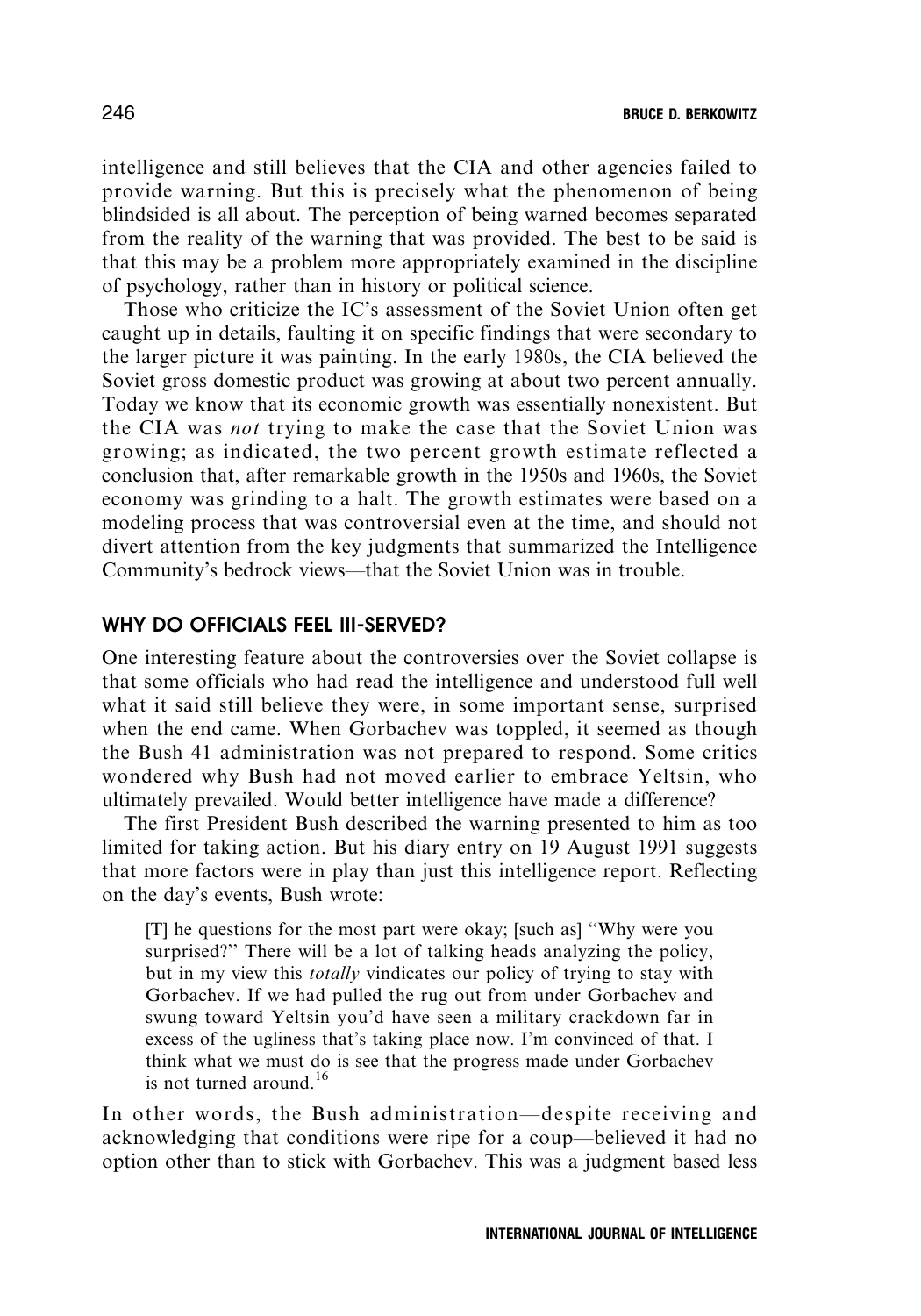on intelligence information or the lack thereof than on the administration's policy objectives. The administration's goals were established by National Security Directive 23, which Bush signed on 22 September 1989:

Our policy is not designed to help a particular leader or set of leaders in the Soviet Union. We seek, instead, fundamental alterations in Soviet military force structure, institutions, and practices which can only be reversed at great cost, economically and politically, to the Soviet Union. If we succeed, the ground for cooperation will widen, while that for conflict narrows. The U.S.–Soviet relationship may still be fundamentally competitive, but it will be less militarized and safer. ... U.S. policy will encourage fundamental political and economic reform, including freely contested elections, in East-Central Europe, so that states in that region may once again be productive members of a prosperous, peaceful, and democratic Europe, whole and free of fear of Soviet intervention<sup>17</sup>

In short, the Bush administration did *not* intend to destabilize the Soviet Union (though it did envision the breakup of the Warsaw Pact). This is a subtle, but significant, difference from the policy of the Reagan administration, which said that the United States would seek to exploit fissures within the Warsaw Pact and the weakness of the Soviet economy. The Bush administration, in contrast, aimed to use economic pressure as a means to encourage the existing regime to moderate. National Security Directive 23 said:

The purpose of our forces is not to put pressure on a weak Soviet economy or to seek military superiority. Rather, U.S. policy recognizes the need to provide a hedge against uncertain long-term developments in the Soviet Union and to impress upon the Soviet leadership the wisdom of pursuing a responsible course. ... Where possible, the United States should promote Western values and ideas within the Soviet Union, not in the spirit of provocation or destabilization, but as a means to lay a firm foundation for a cooperative relationship.

Note that the directive says ''impress upon the Soviet leadership [emphasis added]''—meaning that the U.S. leadership expected the Soviet regime to remain in place as the directive was implemented. The Reagan administration's view was different, as expressed in President Reagan's address to the British Parliament on 8 June 1982:

I have discussed on other occasions... the elements of Western policies toward the Soviet Union to safeguard our interests and protect the peace. What I am describing now is a plan and a hope for the long term—the march of freedom and democracy which will leave Marxism-Leninism on the ash-heap of history as it has left other tyrannies which stifle the freedom and muzzle the self-expression of the people.<sup>18</sup>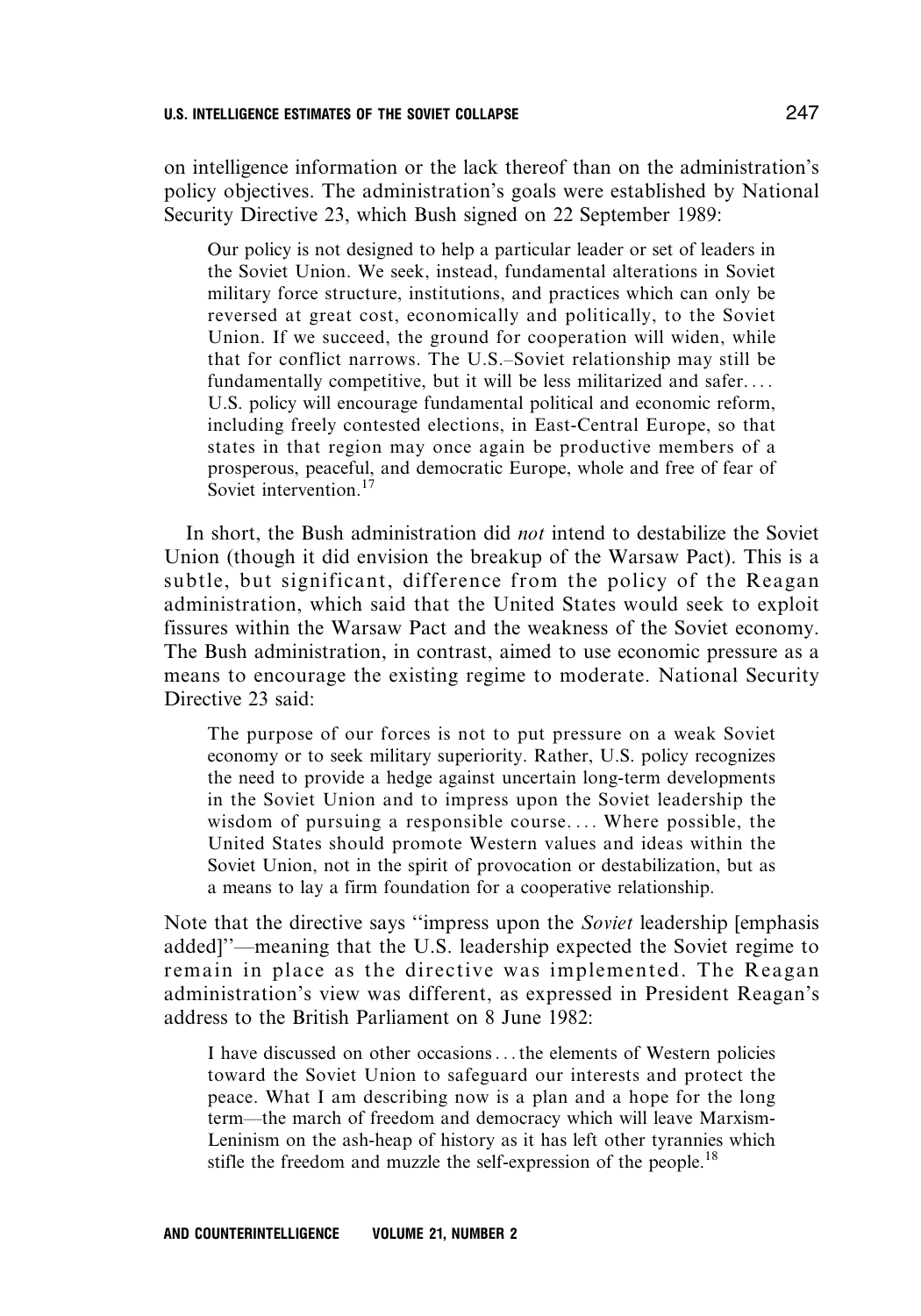In other words, the Reagan administration might not have sought the collapse of the Soviet regime, but it envisioned that the regime would fall, and thus would have been less surprised by the collapse. Significantly, the Reagan policy was adopted before Gorbachev rose to power and provided, in the words of Great Britain's then–Prime Minister, Margaret Thatcher, someone with whom ''we can do business.'' Had there been a third Reagan administration, it might have come to resemble the Bush administration as it adjusted to changes in Soviet realities.

In any event, the Bush policy was predicated on continuing to deal with the Soviet regime. So when the regime collapsed, as Bush recalled, the natural tendency was for observers to ask if the administration had been caught unaware. Apparently it was, but if so, that was not because of an intelligence failure, but rather the result of an intentional policy decision to support Gorbachev to the end.

# THE REAL THING

Americans know what an actual intelligence failure looks like. Recall, for example, the August 1978 assessment by the CIA that ''Iran is not in a revolutionary or even a pre-revolutionary state,'' six months before the Shah fell.<sup>19</sup> Or more recently, the October 2002 NIE, which said that, "in the view of most agencies, Baghdad is reconstituting its nuclear weapons program.''<sup>20</sup> Analysts lose sleep over these kinds of statements because, despite the cliche<sup>s</sup> about coordinated intelligence reflecting the lowest common denominator, a hallmark of American intelligence analysis is the constant pressure to publish clear, definitive statements. So when the analysis is wrong, it is apt to be clearly wrong.

Conversely, when it is correct, it is clearly correct. Only the most convoluted reasoning can turn the summaries and key judgments of the Intelligence Community's analysis of the Soviet Union in the 1980s into a case that the IC ''missed'' the Soviet collapse.

Holding intelligence organizations accountable for their performance is important. But acknowledging when intelligence is successful is equally important. So, too, is appreciating the differences between an intelligence failure and policy frailties whose sources lie elsewhere. Without an understanding that such things can happen, being blindsided in the future is certain.

# **REFERENCES**

See the study by Kirsten Lundberg for Ernest May and Philip Zelikow at the Kennedy School of Government, Harvard University, The CIA and the Fall of the Soviet Empire: The Politics of ''Getting It Right,'' Case Study C16-94-1251.0.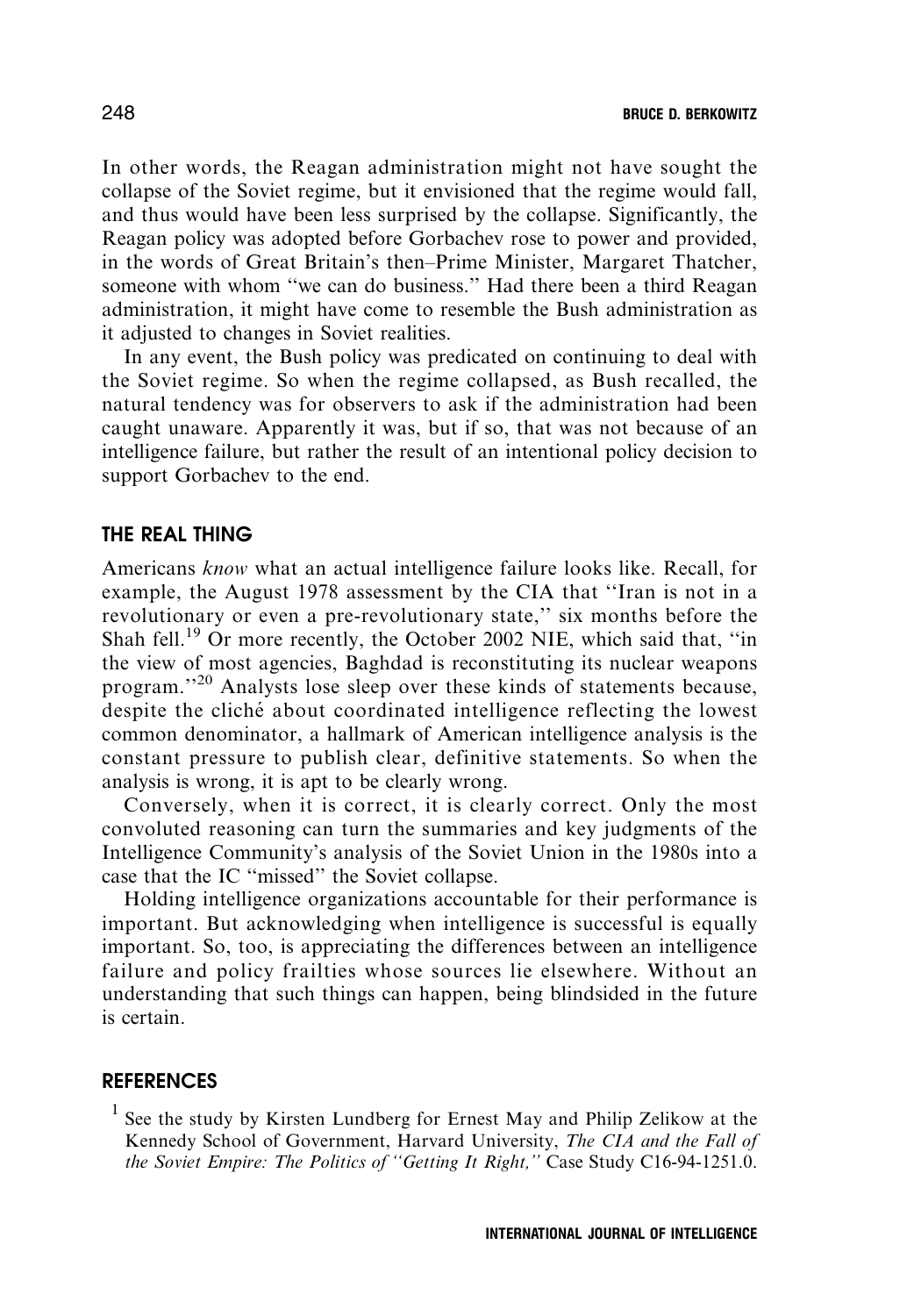- <sup>2</sup> Gerald K. Haines and Robert E. Leggett, eds. *CIA's Analysis of the Soviet Union*, 1947–91 (Washington, DC: CIA, Center for the Study of Intelligence, 2001). For our results, see Bruce D. Berkowitz and Jeffrey T. Richelson, ''Predicting Soviet Collapse,'' The National Interest, No. 41, Fall 1995, pp. 36–47.
- <sup>3</sup> Aside from George F. Kennan's famous "The Sources of Soviet Conduct," Foreign Affairs, July 1947, pp. 566–582, see Andrei Amalrik, Will the Soviet Union Survive Until 1984? (New York: Harper & Row, 1970); and the Bernard Levin column reportedly from a September 1977 edition of The Times (of London), reprinted in "One Who Got It Right," The National Interest, Spring 1993, pp 64–65.
- <sup>4</sup> Directorate of Intelligence, Central Intelligence Agency, ''Soviet Economic Problems and Prospect,'' declassified memorandum of July 1977, available in Gerald K.
- Haines and Robert E. Leggett, *CIA's Analysis of the Soviet Union*, 1947–91.<br><sup>5</sup> Presidential Directive/NSC 18, "U.S. National Strategy" (The White House, 24 August 1977). Available at <http://www.jimmycarterlibrary.org/ documents/pddirectives/pd18.pdf>
- National Security Decision Directive 32, "U.S. National Security Strategy" (The White House, 20 May 1982). A declassified copy is available at www.fas.org/irp/ offdocs/nsdd/nsdd-032.html
- $\frac{7}{7}$  See Kiron K. Skinner, Annelise Anderson, and Martin Anderson, eds., *Reagan in* His Own Hand: The Writings of Ronald Reagan that Reveal His Revolutionary Vision for America (New York: The Free Press, 2001), pp. 30–31; also see my review, "Ronald Reagan on Reaganism," Orbis, Summer 2001, pp. 475-484.
- National Intelligence Council, Domestic Stress on the Soviet System, declassified National Intelligence Estimate (18 November 1985).
- <sup>9</sup> CIA Directorate of Intelligence, ''Rising Political Instability under Gorbachev: Understanding the Problem and Prospects for Resolution,'' April 1989; memorandum available in Benjamin B. Fischer, ed., At Cold War's End: US Intelligence on the Soviet Union and Eastern Europe, 1989–1991 (Washington, DC: Central Intelligence Agency, 1999). The volume is available at www.cia.gov/csi/books/19335/art-1.html
- <sup>10</sup> Office of Soviet Analysis, ''The Soviet Cauldron,'' declassified typescript intelligence memorandum, April 1991, in Benjamin B. Fischer, At Cold War's End. <sup>11</sup> George Bush and Brent Scowcroft, A World Transformed (New York: Alfred A.
- Knopf, 1999), p. 519.
- $12$  Robert M. Gates, From the Shadows: The Ultimate Insider's Story of Five Presidents and How They Won the Cold War (New York: Simon & Schuster, 1997), p. 521.
- <sup>13</sup> Stansfield Turner, "Intelligence for a New World Order," Foreign Affairs, Fall 1991, p. 162.
- <sup>14</sup> Daniel Patrick Moynihan, S 126, "Abolition of the Central Intelligence Agency Act of 1995,'' introduced 4 January 1995, 104th Congress, first session.
- <sup>15</sup> See Loch K. Johnson, ''The Aspin-Brown Intelligence Inquiry: Behind the Closed Doors of a Blue Ribbon Commission,'' Studies in Intelligence, Vol. 4, No. 3, Winter 2004, available at www.cia.gov/csi/studies/vol48no3/article01.html